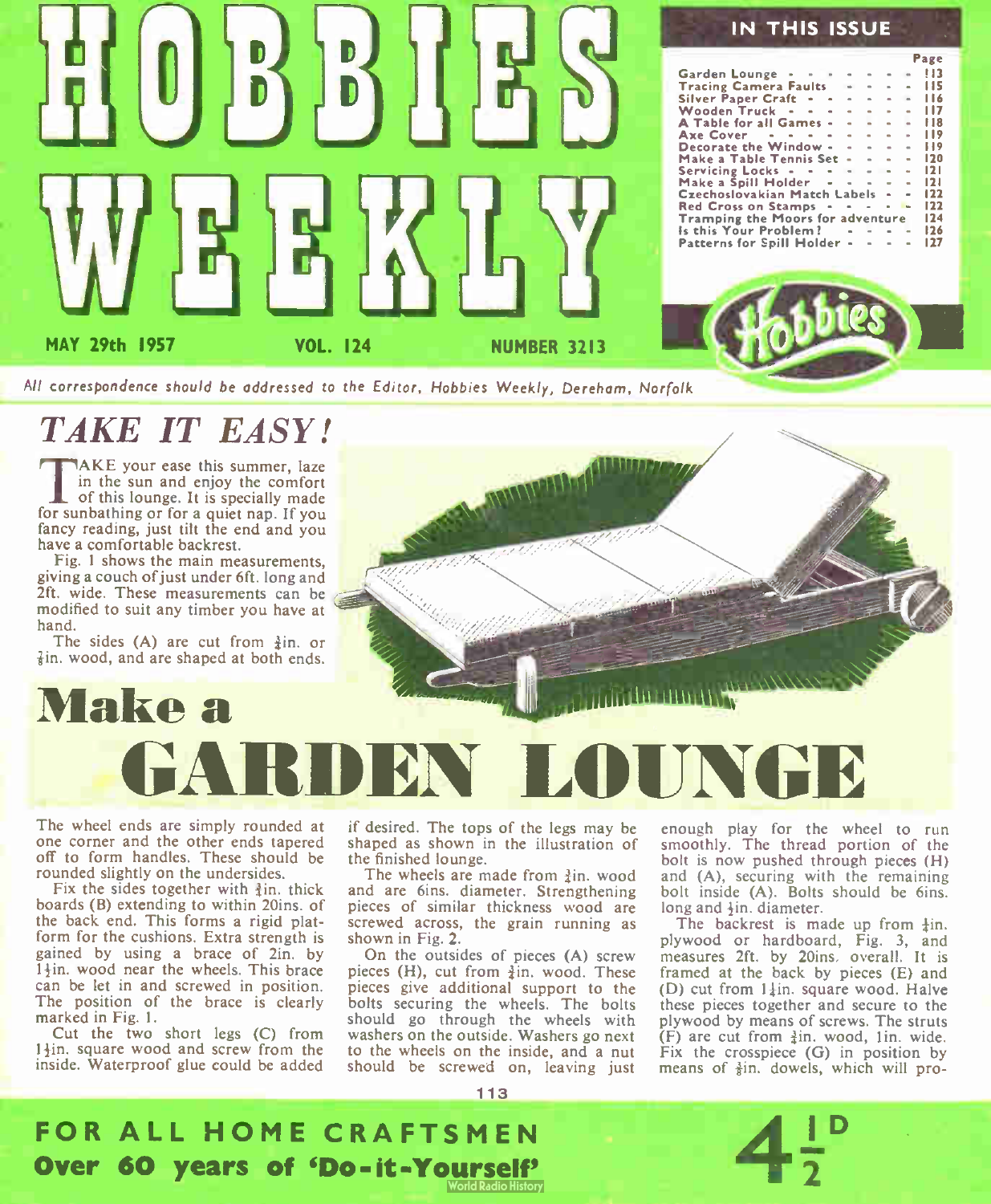ject  $\frac{1}{2}$ in. as indicated in Fig. 3. Use waterproof glue on these joints to give extra strength. Pivot the struts to the inside of pieces (D) as shown.

The notches giving the adjustable positions of the backrest are formed by cutting pieces of  $\frac{1}{2}$ in. wood as shown in Fig. 4. Glue and screw these to the inside of pieces (A) as shown in Fig. 1 side view.

The rest is hinged to the end board  $(B)$ , using  $1\frac{1}{2}$ in. to 2in. heavy butt hinges. The dowels on the ends of the struts  $(F)$  will now drop into the slots, giving four different angles for the rest.

 $\circ$  for  $\circ$ 

 $I/4$  IN. HARD BOARD

3/8 IN. DOWEL

The woodwork should now be cleaned up with glasspaper after the screw or Fig. 1 nail holes have been filled with plastic wood. Give two or three coats of paint, and allow three or four days for the paint to harden before using. H  $3/4$ **BDAC**  $3 FT$ SIDE VIEW  $\frac{1}{\sqrt{1-\frac{1}{2}}}$  HINGE . The set of  $\frac{1}{\sqrt{1-\frac{1}{2}}}$ communication and COU 2 FT. stir.  $\leftarrow$  20  $\overline{\phantom{0}}$ 4  $\vert$   $\vert$ 6 FT.  $-+$   $-$ PLAN , The contract of the contract of the contract of the contract of the contract of the contract of the contract of the contract of the contract of the contract of the contract of the contract of the contract of the con **JINS** Fig. 4  $\overline{f}$ 

Cushions can consist of foam rubbcr, Fig. 3 made up specially to the size required,

or ordinary house cushions. Foam rubber should be enclosed with loose covers. (M.h.)

#### Continued from page IIS

### Tracing Camera Faults

DOWEL

Fig. 2

 $\overline{12}$ 

camgra bellows, or a series of tiny holes which arise from deterioration of the leather, are hard to remedy permanently. Such cases are best dealt with by having new bellows fitted.

It is better to meet this cost than to continue using an unreliable instrument. The expense will be ultimately offset by the avoidance of failures, to say nothing of the satisfaction of knowing that the camera is now reliable again.

Mysterious fog markings, less severe than those caused by leaking bellows but, nevertheless, detrimental, occasionally arise from a bright spot just inside the front of the instrument. A polished screw head may cause intermittent shafts of fog by reflecting the light which comes through the lens. Any such bright spot should be painted matt black to destroy the reflections. Similar marks on negatives may be caused by light coming through a screw hole from which the screw is missing.

Now and then a negative may be marred by a small blank area, irregular in shape but with clearly defined edges. In such cases the interior of the camera should be examined for some piece of foreign matter, such as a small piece of paper which may be lying loose in the folds of the bellows. It probably floats on to the surface of the film and obstructs part of the picture. Such bits of paper may become torn from the paper backing of the film, especially if the latter has been inserted carelessly and is not running true, or may be tiny pieces of the seal which have been accidentally dropped into the camera during loading or unloading.

Fogging in these various ways is more likely to occur today than ever before, for films are now extremely sensitive. Light leakage must be rigorously avoided at every stage, and it must be remedied as soon as possible if it does arise.

A further possible source of fog nowadays, in view of the ultra -sensitive films in use, is the ruby window at the back of the camera. It should be kept covered, except when the film is being wound on, as light can penetrate even the ruby celluloid in course of time. Fog caused in this way, however, is easily identifiable, since it takes the exact shape of the window.

#### \*\*\*\*\*\*\*\*\*\*\*\*\*\*\*

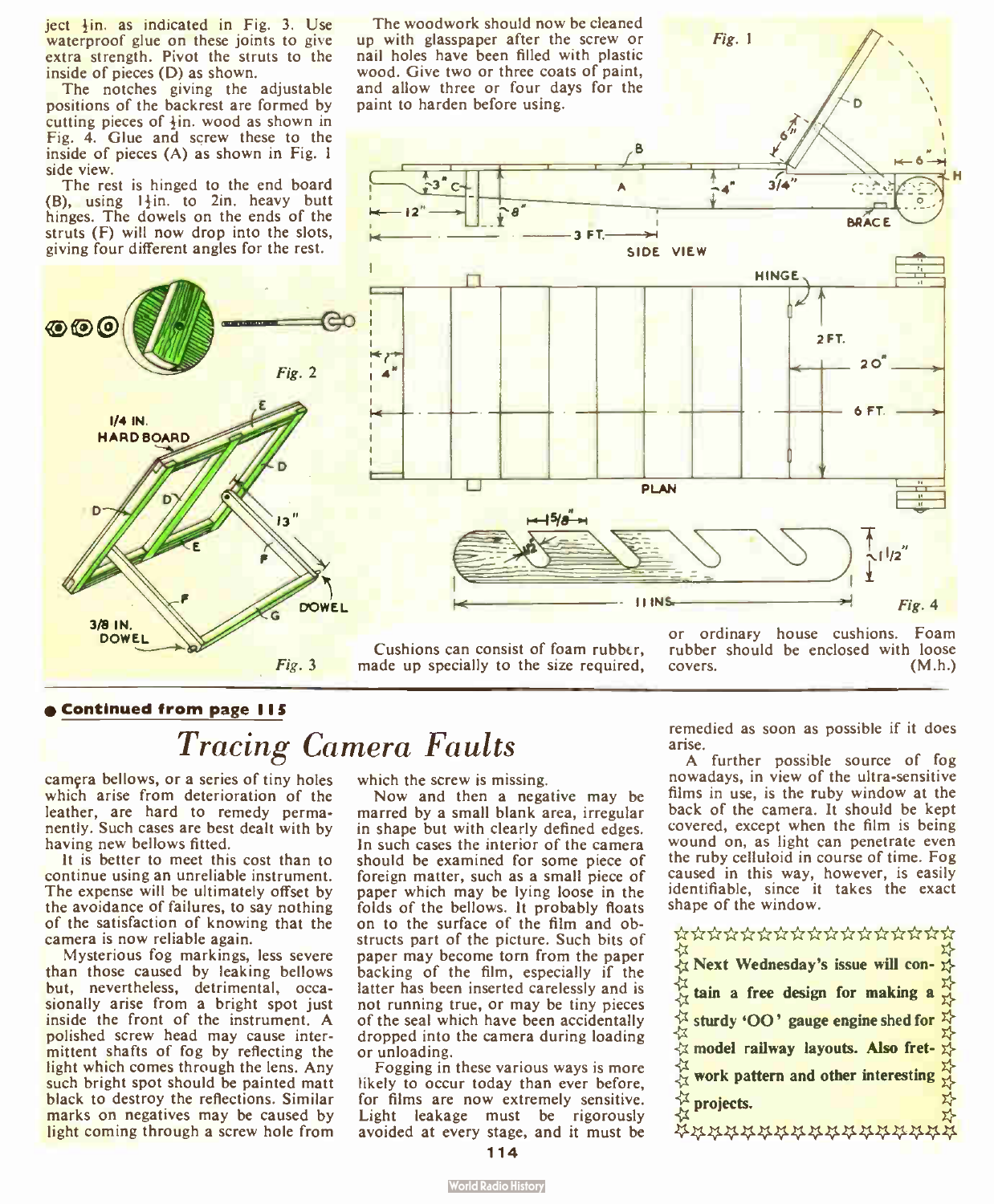

**SPIGNER OF THE THE PROPRETABLE SPIGE AND SET AND SPIGE SPIGE AND SPIGE AND SPIGE AND SPIGE AND SPIGE AND SPIGE AND SPIGE AND SPIGE AND SPIGE AND SPIGE AND SPIGE AND SPIGE AND SPIGE AND SPIGE AND SPIGE AND SPIGE AND SPIGE** OONER or later most photo-graphers are troubled by a series of faulty snapshots, and if the poor to incorrect manipulation of the camera, the instrument itself becomes suspect. Efforts should at once be made to trace the cause, since, unless it is rectified, there is every likelihood that the faulty negatives will be followed by others similarly marred.

Scratches running lengthwise along the negatives are almost certainly caused by foreign matter on the rollers or velvet strips over which the film passes, or on the light-trap of the casette if 35 mm. film is being used in such containers. The remedy is to remove the grit or dust. At the same time, \*\*\*\*\*\*\*\*\*\*\*\*\*\*\*\*\*

If you are getting scratched or fogged negatives, the trouble may lie in some fault which has arisen in the camera itself, and Arthur Gaunt gives some tips about locating and remedying the cause.

#### \*\*\*\*\*\*\*\*\*\*\*\*\*\*

Fog which goes over the margin is almost certainly caused by allowing the film to become slack on the spool during loading or unloading, or by failure to perform the operations in a subdued light. The job should always be carried out in a shady spot, and as a further precaution, the unexposed film should be inserted into the spool-holder leak at the bottom of the bellows and vice versa.

When the leak has been found, the bellows can be re-glued at that point with Seccotine or some similar adhesive, and a strip of passe-partout tape may be glued there to make doubly sure that the leak has been cured.

Fog sometimes takes the form of shafts or wormlike lines of varying thickness on various parts of the negative. ( See Fig. 2). These are probably caused by a pinhole in the bellows, the tiny hole allowing a thin beam of light to reach the film. The beam moves across the film as the camera is moved about, thus creating the series of fog lines.

Such pinholes are difficult to locate, but it can sometimes be done by taking



Fig. 1—Large patches of fog as in foreground usually arise from a leak where the bellows are attached to the camera body, or from loading or unloading the instrument carelessly.

the rollers should be examined to ensure that they turn freely.

Other faults in negatives may entail more detailed detective work before their cause can be found and removed. Patches of fog — opaque areas covering part of the picture — sometimes occur, they can completely ruin the negative.

They may be large or small, but they usually occur near the edge and spread towards the centre, as in Fig. 1.

They are the result of extraneous light reaching the film at some stage, and a careful examination of the negative will probably show whether the fogging has arisen in loading or unloading the camera, or whether it has originated at some other time.

If the fog extends over the blank margin of the picture, the instrument itself can be absolved from blame, because when the film is in the camera the margin is protected by the flanges of the picture space.

of the camera before the seal is broken. Similarly, it is wise to re- seal the exposed film before removing it from the instrument, in order to avoid fogging it during the operation.

Fog patches which do not cover the narrow margin of the film are usually caused by some small leak where the bellows are glued to the camera body. Few folding cameras, in fact, are completely light- tight if they are subjected to long spells in the sun, and it is never wise to carry the instrument open and unprotected for more than a short time on a sunny day. It should be closed between each series of exposures.

Should the fogging persist even when this precaution is taken, the light leakage is probably occurring in the bellows, as already stated. The position of the fog on the negative may indicate the site of the leak. But remember that the lens throws an inverted image on the film, so that fog at the top of the picture indicates a



Fig. 2—Streaks of fog running across the negative are generally caused by pinholes in the bellows.

the camera into a darkroom and shining a powerful electric torch inside the instrument, so that any minute leak is revealed by the light shining through the bellows. A strip of passe-partout tape can then be glued over the leak.

Such repairs are best made on the outside of the bellows. A strip of tape glued inside the bellows may eventually come adrift, opening the leak again and, perhaps, also hanging down, so that part of the picture is obscured. Serious leaks in

e Continued on page I 14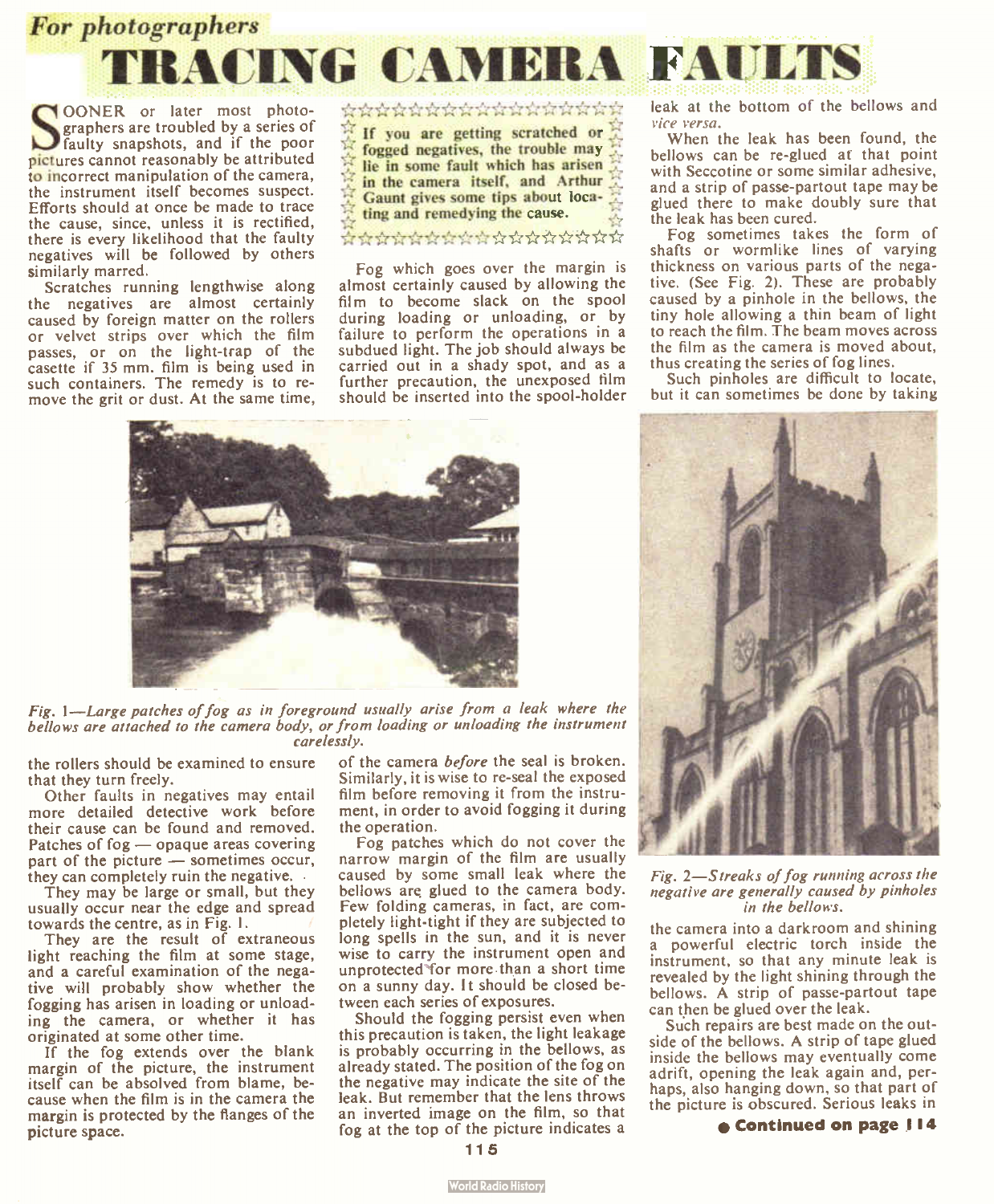# Beauty from scraps **Silver Paper Craft**<br>LL kinds of colourful pictures and We now take a medium-size paint design, the

designs can be made from scraps of silver paper collected from time to time. Some sweet wrappers are made in dainty colours, while cigarette containers often bear silver paper embossed with a square design which may be used to good effect. The only other requirements are glass and black varnish paint.

Select any kind of picture you care to work with, but preferably one where you can make clean outlines and wbich can be divided into sections for different colours. You may, of course, prefer to draw your own picture. If the picture is already coloured, so much the better, for it will be some guide for the use of the silver paper, but it is a simple matter to substitute the colours where necessary. Alternatively, you may choose a design, or a flower picture of any kind, complete with vase, or you may use only a part of a picture.

We now obtain a piece of picture glass which must be thoroughly cleaned on the side we are about to paint. Do not use soap and water for cleaning, since any residue remaining may leave traces

We now take a medium-size paint brush, some ordinary black varnish paint, proceeding to outline the picture as shown in Fig. 1. Here a bowl of flowers is represented, and you will note that the outlines may be quite thick.



You may insert finer veined lines in the petals and leaves to give a better effect, but finally the entire background is blacked out as shown, leaving the coloured silver paper showing through the blank spaces of the glass. Do not be afraid of making thick outlines, for we



design, the black lines would be painted on to the glass.

The collected silver paper is straightened and smoothed out with the back of a knife and sorted into colours. Do not use any torn pieces. The only exception to smoothing is the embossed variety already mentioned and which can often be used for special effects.

Returning to our original picture from which the glass has been prepared, we can roughly plan out the blend of the colours, remembering that it is a wise plan to have the darkest at the base to produce the illusion of weight, with the lightest and brightest colours nearer the centre of the subject. It should also be appreciated that our finished picture will be the exact reverse of the original for the painted surface now lies inside.

#### Make a test

Having decided on the final arrangement of the silver paper laid on the original, place the prepared glass on top for a test, exchanging any to make an improvement.

We can now proceed to fix the paper. Starting at the top, with the painted



of grease. Clean the glass with methylated spirit, polish with a clean duster, avoiding fingermarks by handling with the duster.

FIG 2

After cleaning, the glass is laid over the picture, and make perfectly sure that it is correctly angled. Vertical subjects must be parallel with the sides, or they will appear to be leaning over to one side; where there is a horizontal line, as in the case of the horizon in a sea picture; see that it is parallel with the top and bottom edges of the glass. There is nothing worse than a picture out of true and, of course, we cannot trim glass as easily as paper.

While working with the paint brush, lay a clean sheet of paper over the lower part of the glass to protect from fingermarks, moving the paper as work proceeds.

have to allow space for attaching the silver paper. Do not overload the brush when painting these outlines, and if the glass is perfectly clean, you should not experience any difficulty.

#### Dabbing motion

Filling in the larger area is a little more difficult, and the better way is to use a dabbing motion with the, brush, rather than the usual stroking action. With the picture painted on the sheet of glass, lay aside until quite dry.

Fig. 2 shows how a design has been prepared, not unlike a stained glass window. Here a piece of paper was folded into four, a quarter of the design marked out, then cut out with a sharp knife. On opening out the paper, the full design as shown was produced and traced on to paper. If you used such a side of the glass uppermost, fit the paper to the design, trim away any surplus if necessary where they overlap, then attach to the glass with a minimum of gum or the same black paint. When the entire picture has been covered with silver paper, lay a piece of cardboard on top, leaving under a book until dry.

The picture can now be finished by attaching a ring fastener to the card board backing and fitting in a frame or binding with passe partout.

You can also make some original and attractive name plates for your home by this method, as shown in Fig. 3, where part of the name CHEZ-NOUS is in preparation. You will now have realised that the picture is reversed and we have to reverse the letters before painting when making a nameplate. You may do e Continued on page 117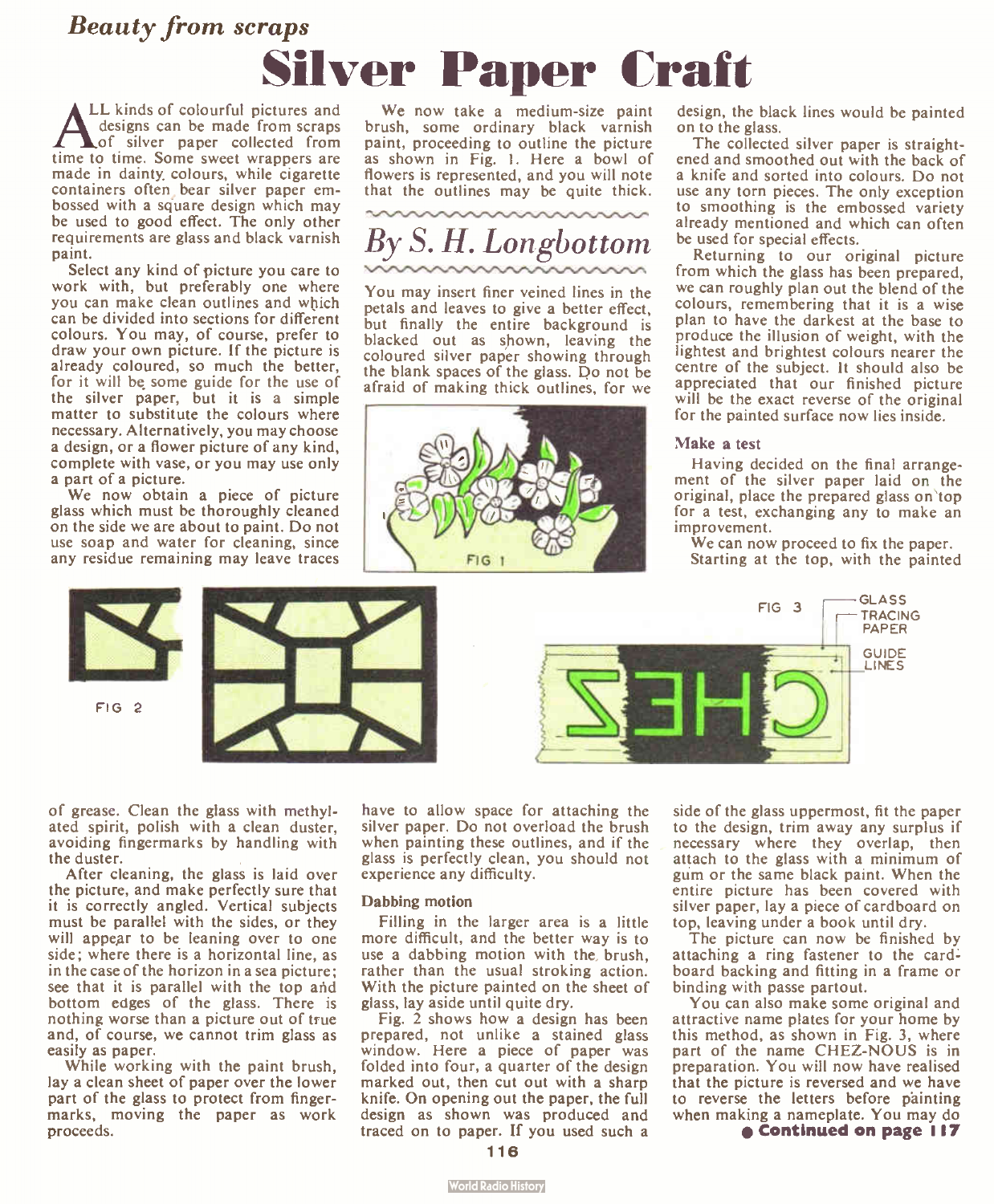### A toy for children



# By J. MacIntyre

W OODEN trucks for children<br>many cases they can be built<br>from scrap material lying around the OODEN trucks for children are easily constructed and in many cases they can be built workshop. Sturdiness and the ability to stand up to a lot of hard knocks means that the design of the truck must be simple. The various pieces are easily shaped and little cutting is involved, except for the shaping of the canopy.



#### • Continued from page I 16

# Silver Paper Craft

this quite easily with a piece of transparent tracing paper. Rule two parallel lines about 1<sup>1</sup>ins, or 2ins. apart, tracing the letters in their correct form from any suitable newspaper headlines. The size of the letters will determine the width, but they should be as bold as possible. Each letter is traced in turn until the name of your house is completed.

Before painting on the glass, turn the tracing paper over on to its face side, so that you see the letters in reverse, filling in the outlines and background as already described. Note that it is essential here for the lines to be quite straight and parallel with the base of the glass.

Where such name plates are to be fixed outside they will be subject to all kinds of weather, and you are strongly recommended to make a suitable wooden frame, finished with at least two coats of good varnish paint.

The craft is not confined to the few items mentioned, for it is possible to make plate rests, calendars, trays and many attractive things, and you may prepare your own geometrical designs, with circles, curves or stained glass window effects.

Start collecting your silver paper now and assemble a nice variety of colours before deciding on any particular picture.

tail- boards are rounded at the back. Situated on the base are two blocks of wood (C) to support the body. These span the width of the truck, positions being shown in Fig. I.

WOODEN TRUCK

Begin by cutting the base I5ins. by

The next item is the cutting of the cab

together with a back and top  $(E)$ . These parts may be pinned and glued together. The body of the truck may now be cut and assembled, the measurements for the body base being  $6\frac{1}{2}$ ins. by 10ins.

After the cab has been glued and nailed into position, the body fitments may then be added. Final components for attaching are the wheels, front bumper, steering wheel and radiator grill, which is made from paper, ruled into squares and stuck on.

The wheels, which may be bought from hobby shops or cut from a solid piece of wood, are held in position with a screw and washer. The steering wheel is carved from wood about lin. in diameter with a nail through the centre to act as a steering column.

To finish off, the truck should be painted with bright colours.



#### IMITATION GOLD PLATE

 $B_{\text{yold}}^{\text{RASS}}$  surface plating without employing expensive gold salts for the treating bath. The solution used is made up in the following proportions:

- 80 grams sodium thiosulphate
- 40 grams lead acetate
- 1 litre water
- or pro rata

The bath should be raised to a temperature of between 80-90 centigrade before use. The period of immersion controls the quality and colour of the surface film. Colours ranging from yellow, gold, to dark brown and, finally, blue can be produced by this method.  $(R.H.W.)$ 

#### 117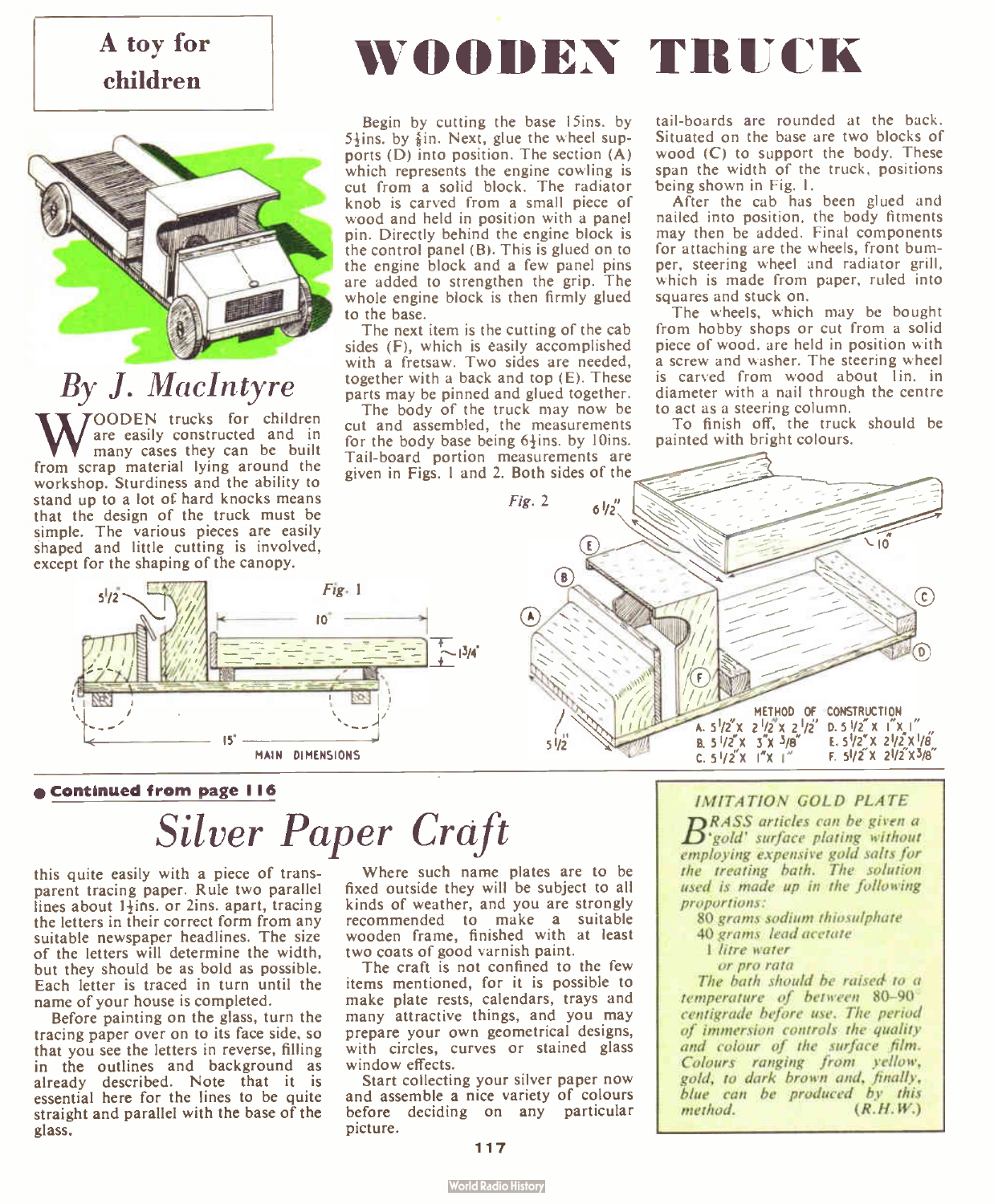

**SPARE** the polished surface of your<br>dining-table by playing those games<br>low are interested in on the special dining- table by playing those games you are interested in on the special table designed for such purpose, and illustrated in this article. It has a reversible top, one side of which is covered with baize, and the other with a tough plastic cloth, the latter for dominoes, or any game which might damage a polished wood surface. The top being removable at will, can be



employed as a protective tray if the ordinary domestic table be preferred at times for playing on. Below the table top, a compartment provides ample space in which cards, chessmen, dominoes, etc., can be stored.

#### Simplified design

Construction is quite easy, and within the scope of any handyman. Materials employed can be plywood and deal, or any hardwood preferred. Some details and measurements are given in Fig. 1, a vertical section through the upper part of the table, and Fig. 2, a side elevation of the whole article. It should be noted that the more usual construction employed in table design has been simplified by omitting the mortise and tenon joints of rails to legs, and substituting a deep tray, the legs being cut away to fit up against it.

# A Table for all Games

For the tray, which afterwards serves as a box for holding the games requisites, cut four pieces of  $\frac{3}{2}$ in. wood, 4ins. wide, and joint together to make it 1ft. 6ins. square. Jointing can be by tongue and groove, or just rebate; in fact as the corner joints will be hidden by the legs, a plain glued and butt joint would suffice. To this, a bottom of  $\frac{1}{4}$ in. plywood is glued and nailed over. Cut the bottom a shade over full size, then, when the glue is hard, trim the edges level with the tray sides with a smoothing plane. Any nails used should be punched down a little.

For the legs some readers may prefer to purchase a set of four already made. Hobbies No. 515 would suit well for the job, and though a few inches longer than the length given in Fig. 2, could be used as they are — the extra height not being an objection. They can, of course, be shortened to suit the design. In the absence of turned legs, lengths of  $1\frac{1}{2}$ in. square wood could be employed.

The latter would need some small decoration, being plain and somewhat heavy in appearance, and that suggested in the drawing would make a world of



| <b>CUTTING LIST</b>                               |
|---------------------------------------------------|
|                                                   |
| Tray sides.                                       |
| $(2)$ . 1ft. 6ins. by 4ins. by $3in$ .            |
| Tray sides.                                       |
| $(2)$ . 1ft. 4 ins. by 4ins. by $2$ in.           |
| Tray bottom. 1ft. 6ins. by 1ft. 6ins. by lin.-ply |
| Legs. (4). 2ft. 2ins. by 1 lins. by 1 lins. $*$   |
| Table top. 1ft. 7ins. by 1ft. 7ins. by lin. ply.  |
| Edging strips. Ift. 8ins. by 1in. by lin.         |
|                                                   |
|                                                   |
|                                                   |
| FITTINGS                                          |

2 hook fasteners and 16-lin, round-headed<br>screws. screws. •Or 1 set Hobbies No. 515 legs.

difference to the effect, and would not be a troublesome job to execute. Cut a Vshaped groove round the bottom end of each leg at 1<sup>+</sup>ins. up and shape up this part as shown. This is followed by stop chamfering the edges above the feet to 6ins. short of the top.

To fit the legs to the tray, pencil out a portion at the top of each leg, lin. each way (or  $\frac{7}{2}$ in, each way if the bought legs suggested are employed), the length being equal to the depth of tray, plus its bottom. This would be 4ins. if wood of  $\frac{1}{2}$ in, thickness is used for the bottom. When set out, as in detail  $(A)$  (Fig. 3,) saw along lines  $(a-b)$  and  $(c-d)$  and chisel out to the saw cuts. The remainder can then be removed with mallet and chisel, to finish as at (B). Fix the legs to the tray as in plan detail  $(C)$  with roundheaded screws, using glue as well to strengthen the joints.

#### Removable top

For the removable table top, cut a piece of  $\frac{3}{8}$ in, thick plywood to 1ft. 7ins. square. Cut rather a shade over, as a too tight fit on the tray is not desirable.

The top should cover the tray, and top ends of the legs as well, and it would be advisable to measure across before cutting the wood, as it is much easier to remove any surplus than to make up a deficiency. When satisfied with the fit of the top, prepare four strips of edging, from  $\frac{1}{2}$ in. by I in. wood, preferably a hardwood. These should be mitred at the corners for neatness, and fitted round the edges of the plywood top, temporarily, with a few screws, the edging extending over the ply an equal distance top and bottom.

Now test the fit, and if the top slips on and off the table smoothly, remove the screws, and glue on baize to one surface, and a smooth plastic cloth or Rexine on the other. Cut full, and when

e Continued on page I 19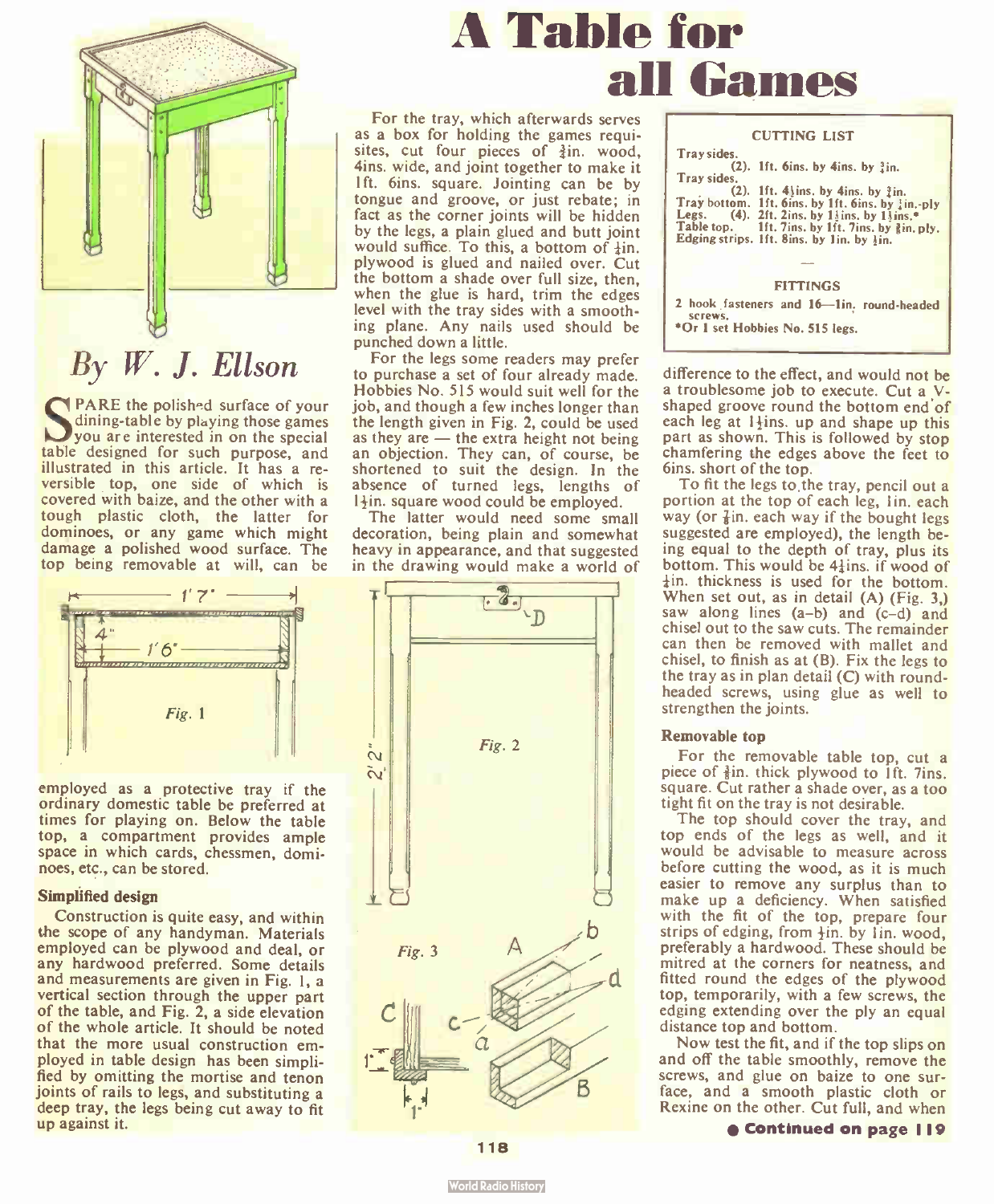## Campers will appreciate this AXE COVER

**C**<br>
preciate a solidly constructed<br>
leather cover for their axe. As well<br>
as preventing accidents in camp due to AMPERS and hikers will appreciate a solidly constructed leather cover for their axe. As well an uncovered bit, it will also preserve the axe- head from the elements. This is important as it keeps the head from rusting and dispenses with frequent bit sharpening.

Commence operations by measuring the axe- head. Fig. 1 shows how the pattern for the head is made. This is in one complete piece which only requires thonging along two sides. By studying the diagram the reader will see how the axe measurements are made. Once the measurements have been obtained, a paper or light cardboard pattern should



Cow-hide or bag-hide are excellent leathers for making the axe holder. Tools needed are few; a sharp knife for cutting the leather, a leather puncher or awl for punching thonging holes, wax, and a strong needle for stitching the buckle.



be cut. If the pattern is fitted for size over the axe it will eliminate any leather cutting mistakes. Take the paper pattern with you when you buy your leather; this ensures that you purchase exactly what is needed.

Place the pattern over the leather and



with a sharp knife carefully cut out the two holder pieces. Centre the buckle piece on to the leather and with a wax thread stitch it to the holder. Then, with a needle, prick out the thonging holes around the two edges of the holder and roughly the same distances apart. Make sure that the holes are level for thonging when the leather is folded  $(Fig. 2)$ . Punch out the holes and thong.

Four copper rivets have been fitted close to the thonging so as to act as a buffer for the axe- head and, to prevent it from cutting the thonging. The final operation is to punch a few small holes in the buckle tab.

To finish off the holder it should be given a coat of stain and polished with a soft cloth. (J.M.)

#### e Continued from page 118

### Table for all Games

the adhesive is set hard, trim off any surplus to the edges. When gluing the baize use the glue sparingly, but with a thick consistency, to obviate it spreading through the material. Finally, rescrew the edging strips in place. It is as well not to glue these strips in order that they can be removed without difficulty when recovering the table top becomes necessary.

As a final touch to the work of construction, at two opposite ends screw a 2in. by 3in. block of 1in. wood exactly central as at  $(D)$ , the top edges of which should nearly touch the edging of the table top. In the centre of the edging strips, directly over the blocks, partly drive in a round-headed screw. A brass hook is fitted to each block to engage with the head of the screw above, and hold the table top in position.

The completed article can be stained and varnished to match existing furniture.



We sometimes have a rather for-<br>on a landing, and this is just<br>the spot to try out something which will E sometimes have a rather forlorn and featureless window on a landing, and this is just be gay all the year round.

Make a long box in hardboard and trim with beading, or try some of the

### Decorate the Window

reeded hardboard now on the market in ribbed and fluted design. Insert in the box deep meat or baking tins. Paint these in deep green flat paint to protect and disguise them. Put fine mesh chicken wire or expanded metal over the tins. This will enable you to arrange the flowers in banked design and spread them to make an all-over design with few flowers.

When flowers are scarce and you have to resort to artificial types (now sold in profusion at the multiple stores), fill the tins with sand or sea- moss and still use the mesh to keep them in position. Try to make the height just three times the depth of the box fitment.

Heather can be kept for months if you plant it in large potatoes, first plugged with a metal meat-skewer so that the stems go into the holes. Build up the design in the floral way with curly kale. This is an attractive leaf and fills in any background where yellow is the predominant shade. Berries, hips and haws and painted poppy heads also enhance the floral display. (V.S.)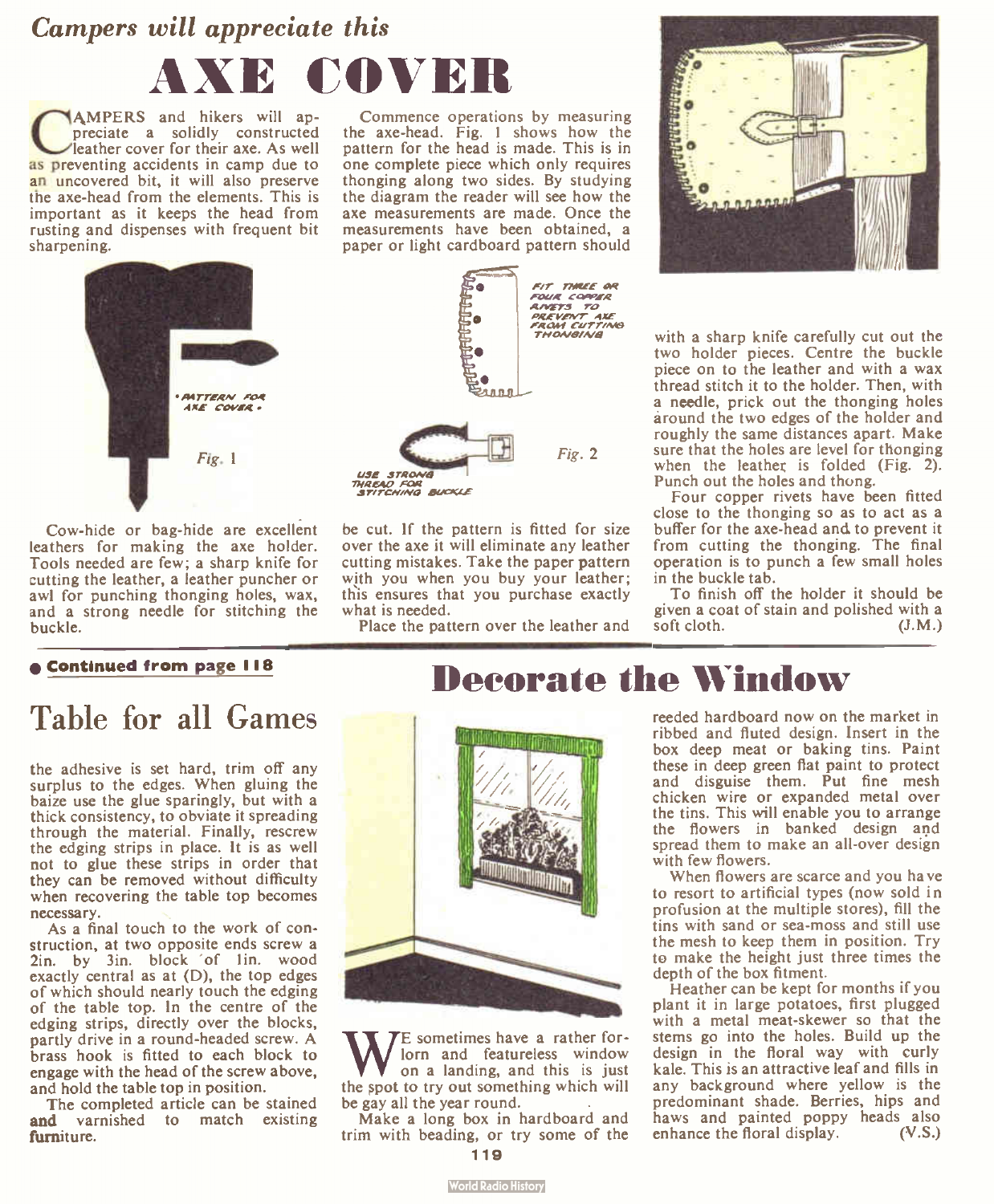

WOU can have a great deal of en-<br>table tennis, and friends playing<br>provided with directions for making an OU can have a great deal of enjoyment with your friends playing table tennis, and here you are entire set for use by two players. If you wish to play doubles, with four players, you may quickly make two more bats.

Take two pieces of thin plywood measuring 6ins. by 11ins., for the bats, which are cut in accordance with the pattern shown in Fig. I. A paper template provides the easiest method of producing the correct shape of the bat. Fold a piece of stiff brown paper, marking a vertical line  $\frac{1}{2}$  in. from the fold, the other lines at distances of 1in. to the other edge. Make the Iin. squares on



the paper by ruling in the horizontal lines, again 1in apart. Now trace out half of the shape from the diagram on your prepared paper, cut out with scissors and on opening the fold you will have a correctly balanced shape.

The template is now laid on the plywood to transfer the pattern to the wood. It is then an easy matter to cut out the two bats together.

#### The handle grips

The handle grips are shaped from a piece of round wood — a piece of an old brush handle will be useful here if large enough in diameter. Place the wood in a vice, making a vertical cut, but off centre as shown in Fig. 2a. This will produce pieces in the form of an arc, rather than semi-circular pieces. Two edges of these pieces are then bevelled to give an easy grip. If you are unable to obtain rounded wood, prepare two strips of wood  $\frac{1}{2}$ in, thick, rasping away the outward edges after fixing to the bat.

The handle grips should be glued to the bats, one on each side as shown in

### **Says** S. H. Longbottom

Fig. 3, leaving in a cramp until set. If considered necessary, you may insert three screws from one side, but for comfort when playing, the holes must be countersunk.

With the handles fixed, the entire bat requires careful smoothing down, particularly the handle. Remember the edges of the bats, smoothing off the sharp points, the joints of the handle, sizes of clips available, normally used for tools, so choose one large enough to fit your table, yet small enough to provide a good grip.

The screweyes are best fastened to the pillars after the net has been made, and in such a position that it is kept taut and horizontal.

Perhaps you may have to seek the assistance of mother or a sister for making the net, and for which any transparent material will be suitable. Fine netting is normally used for this purpose, and you may be able to procure a small piece of cheese cloth or something similar.

Your net must be equal in length to



the bevel and finally the outside rim of the handle.

To finish the bats we require a piece of fine glasspaper on one surface of the bats. Take a piece of glasspaper large enough to cover a bat, apply a liberal coating of glue and lay on a bat which should be laid aside until firmly attached. The waste material may be trimmed away with a pair of scissors.

#### Pillars and net

The next part of our set concerns the pillars and net for fixing to the table.

Obtain two lengths of lin. square material about 7ins. long for the two pillars. You will also need two spring clips as illustrated and four small screweyes.

The spring clips are fastened by means of screws a little above the base of the pillars, and will easily spring on to the edge of the table. There are various the width of the table, and have a slot at the top and bottom, and giving a finished width of 4ins. Allowing for a Iin. slot at the top and a similar slot at the bottom, you will require the netting to be 6ins. in width. Through each slot a string is threaded for attaching to the screweyes in the pillars. The net can then be very quickly erected for play and dismantled after use.

If the pillars are too high after completion of the net, it is an easy matter to remove the surplus with a saw, but it is better to make the length as stated until the net is fitted.

You will only want a table tennis ball to complete the outfit which will last for many years. Do not forget to give the bats a thorough smoothing with glasspaper, or you will find that they will make your fingers sore after playing for some time.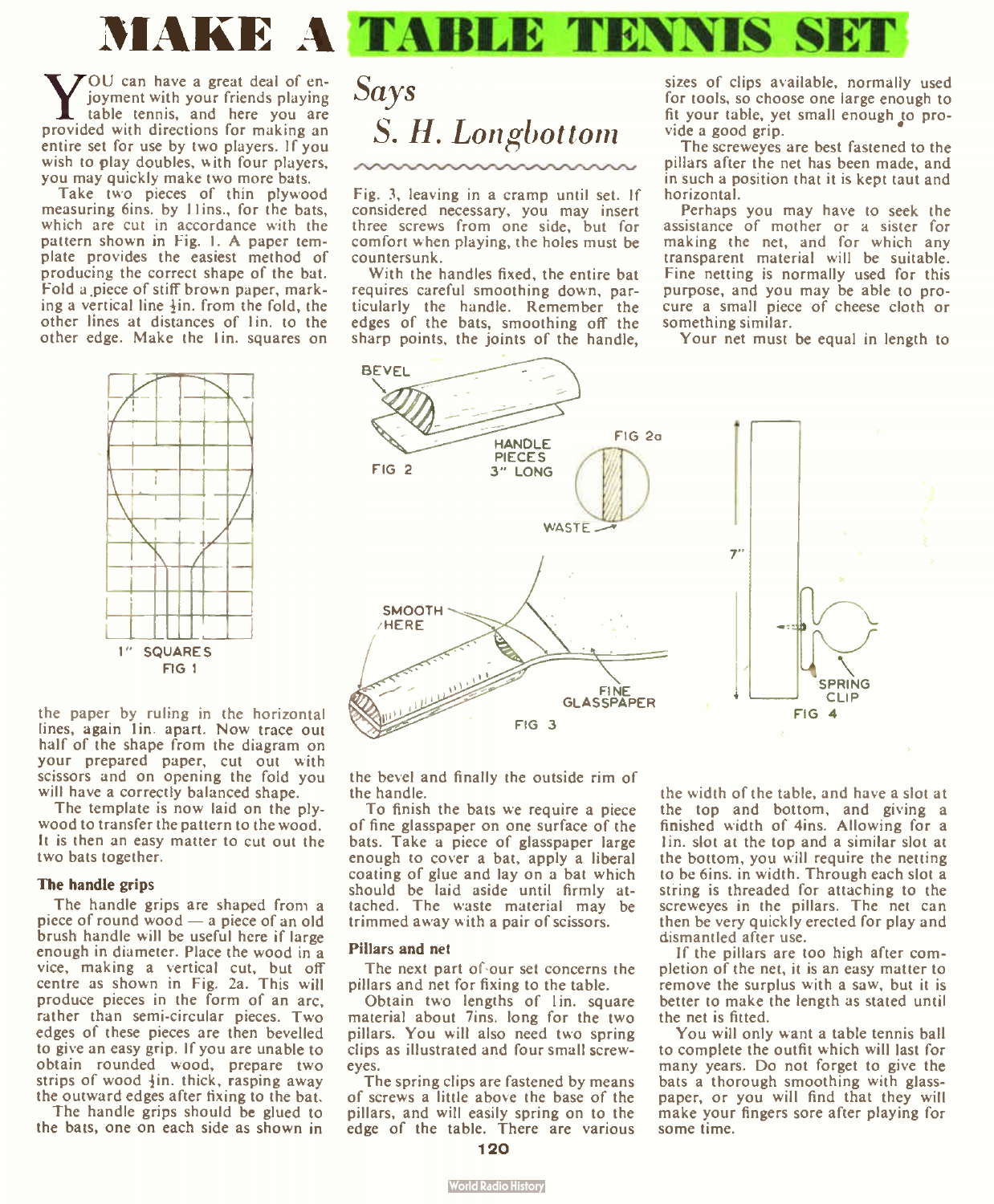#### Tips for the Tips for the **SERVICING LOCKS**

DOOR locks which do not function<br>often cause frayed nerves. Many<br>lock troubles result from lack of proper OOR locks which do not function properly are very annoying and often cause frayed nerves. Many care. It is an intricate piece of machinery and if you are to obtain good service, then it must be given regular attention. It is not the purpose of this short article to turn the home handyman into a skilled locksmith, but merely to show how to deal with some of the common faults of locks and to give a few hints on general maintenance.

![](_page_8_Picture_2.jpeg)

Probably the trickiest job which the handyman will be called upon to tackle is the removing of a jammed key from a lock. This is mainly caused either by trying to turn the lock with the wrong key or by a badly cut keyhole. If it is a rim type of lock, screwed to the face of the door, it is best to remove the lock with the key, if this is possible, and dismantle it at your workbench.

lf, however, it is a mortice lock, this will not be possible. Grip the protruding part of the key firmly with a pair of pliers and gently try and work it to the right and left until it becomes loose.

A gentle tap on the end of the key with a hammer is sometimes helpful. On no account insert a screwdriver or a large nail through the key to act as a lever. This is a sure way of breaking the key.

If the key does not enter the lock freely because of a badly cut keyhole, then remove the lock and pare a little off the hole to make it larger. Do not attempt to do this job with the lock in position, otherwise you will find that small splinters of wood will enter the lock and clog it up.

When the lock bolt fails to spring back after being depressed, you will know that the spring has either jumped out of its position or has broken. To remedy this, remove the lock fçom the door and carefully remove the back plate. This is usually held in position by

means of one or two screws. Once the plate is removed, you can observe whether or not the spring is broken. If it is broken, then take the broken parts to an ironmonger and obtain a replacement exactly the same. New lock springs are quite inexpensive.

Sometimes a bolt may refuse to return to its 'free' position after being turned, even although the spring is in good order. The reason is often due to the spindle hole being bored in the wrong position. Remove the handles and

spindle and invariably you will find that the hole has been positioned as shown in the illustration. Every time the handle is turned, the corner of the spindle rubs against the circumference of the hole and prevents it springing back when the handle is released. To cure this, enlarge the hole slightly, so that the spindle can turn freely.

Handles are usually held in position by means of small 'grub' screws screwed into tapped holes in the spindles. It may be found that the spacing of these holes is not suitable for a particular thickness of door to allow you to secure the

handles without leaving them slack. In such a case, the slackness may be taken up by inserting one or two washers on to the spindle.

Many people when they are decorating their doors, paint over the locks when doing the edges. This should never be done because the paint increases the size of the bolts and this will eventually cause them to jam. If you find it difficult to paint around a lock, then smear a little wax polish or Vaseline on the metal parts beforehand. By doing this, if any paint gets on to the lock, it can easily be removed afterwards.

Locks require to be oiled regularly to keep them in good order. To do this properly, each lock should be removed from the door and taken to your workbench, where it should be dismantled. Note the positions of the various parts, so that you will know how to replace them. Brush out the casing with an old toothbrush and clean each part thoroughly with a cloth dipped in a little paraffin. When re-assembling the lock, smear the parts lightly with thin machine oil. On no account use thick oils or grease for this purpose, because dust will fall on these and form a sticky mass which will clog up the locks.

If you treat your locks in the manner described then you should obtain many years of good service from them. ( F.K.)

Make a Spill Holder

This straightforward piece of tret-<br>work can be cut from odd pieces<br>front (A) and the back (B) are slued to HIS straightforward piece of fretwork can be cut from odd pieces front  $(A)$  and the back  $(B)$  are glued to the sides  $(C)$ . They can be strengthened with fretpins at top and bottom.

An interesting job for young fretworkers.

Full-size patterns on page 127.

Paint the inside, giving two coats, then glue the base  $(D)$  in position. Clean up with fine grade glasspaper and paint the outside.

Next cut the overlay  $(E)$  from  $\frac{1}{2}$ in. wood. Clean it up and paint in a contrasting colour. Leave the back free of paint. Scrape away a little paint from piece (A) and glue the overlay in position. Keep in place with suitable weights until the glue is  $\text{dry.}$  (M.p.)

![](_page_8_Picture_23.jpeg)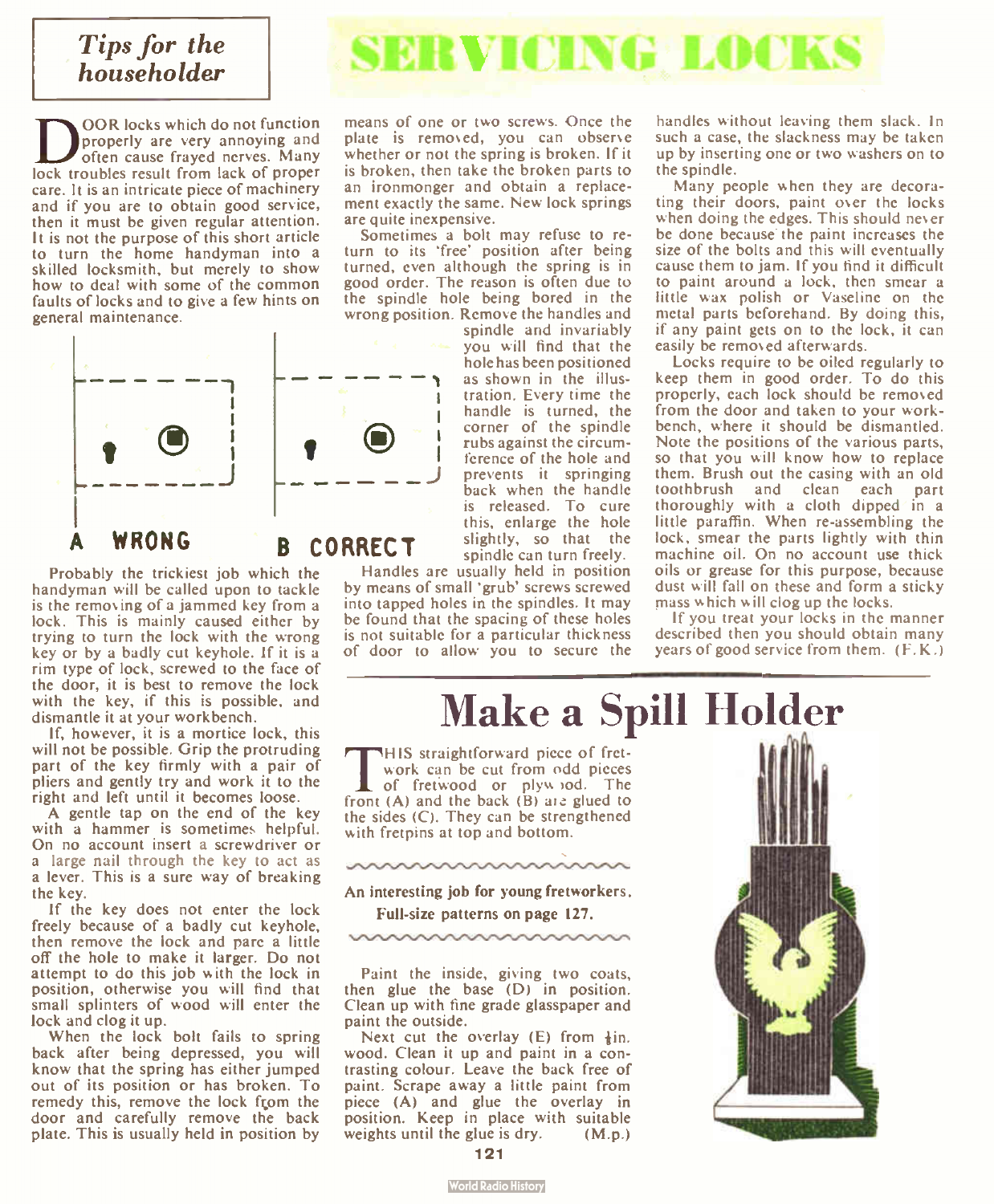# Czechoslovakian Match Labels

**CECHOSLOVAKIAN** match<br>labels are ideal for the start of a<br>made up of many short sets, covering ZECHOSLOVAKIAN match labels are ideal for the start of a foreign collection. The series, various subjects, is easily and cheaply obtained. The illustrations show a recent set depicting 'Flax Cultivation'.

# By R. Cantwell

There are many varieties of the flax plant in different parts of the world. The common kind has a straight slender stem, 2ft. or 3ft. high, branching near the top, and bearing beautiful blue<br>flowers. These are followed by seed vessels, containing slippery brown seed, the linseed of commerce. The stalks are hollow pipes made up of a woody part called the boon, and a fibrous rind from which the threads used in spinning are made.

When the flax is ripe the plants are pulled up by the roots. It is then 'rippled', to separate the seeds from the stalks. This is done either by hand, by drawing the stalks, a handful at a time, through a kind of large iron comb called a 'ripple', which pulls all the seeds off, or by special machines. The stalks are then retted or rotted by soaking them in water, which dissolves a kind of vegetable glue or sap, and thus loosens the fibres from the boon.

Next comes the 'breaking' — separating the fibre from the boon. The flax brake has a wooden handle, which

![](_page_9_Picture_6.jpeg)

works up and down on a board. The under side of the handle and the upper side of the board are grooved, those of the handle fitting into those of the board, so that when the stalks of flax are squeezed between them the woody part is crushed, but the fibres of the bark are not broken.

The brake is worked by means of a treadle, pressed by the workman's foot, The hand brake is much used in Russia. Holland and Belgium, but in most other countries the breaking is done by machinery. The boon, or woody part, is

now separated from the fibre either by beating the stalks with a broad flat wooden blade called a scutching blade or by a machine called a scutching machine.

The rippling, retting, breaking and scutching of flax are usually done near the place where the flax is raised. The fibres are then tied up into bundles and taken to the mills, where they are prepared for spinning into thread.

Here's an interesting story for your match label album. And by the way, the Czech equivalent for matches is *zapalky*.

### Red Cross on Stamps

**ESS than 100 years ago, a native of**<br>Switzerland, Jean Henri Dunant,<br>those wounded on the battlefield that he ESS than 100 years ago, a native of Switzerland, Jean Henri Dunant, was so moved by the sufferings of could not rest until he had done something about them. He is depicted on a 30 cent Swiss Welfare stamp of 1928 (cat. 1/3 mint).

Jean Henri Dunant was one of the founders of the Red Cross, which today

has a membership of over one hundred millions, carrying on their mission of mercy in all parts of the world.

Service to suffering humanity in war or peace, is the keynote of all Red Cross work. The honour and respect its workers have earned among all people make them the most noble of volunteers.

The Red Cross has received worldwide postal commemoration. These

stamps present an inspiring picture of the society and its fine work. Here is a truly christian theme worthy of research.

By albuming the Red Cross Story, collectors will be helping a great cause. And in the event of them joining the Society, the pictorial facts given by the stamps will, doubtless, prove useful.

The illustrations show a suggested lay-out for a Red Cross Story. The central photograph has been kindly supplied by the British Red Cross Society.

![](_page_9_Picture_21.jpeg)

122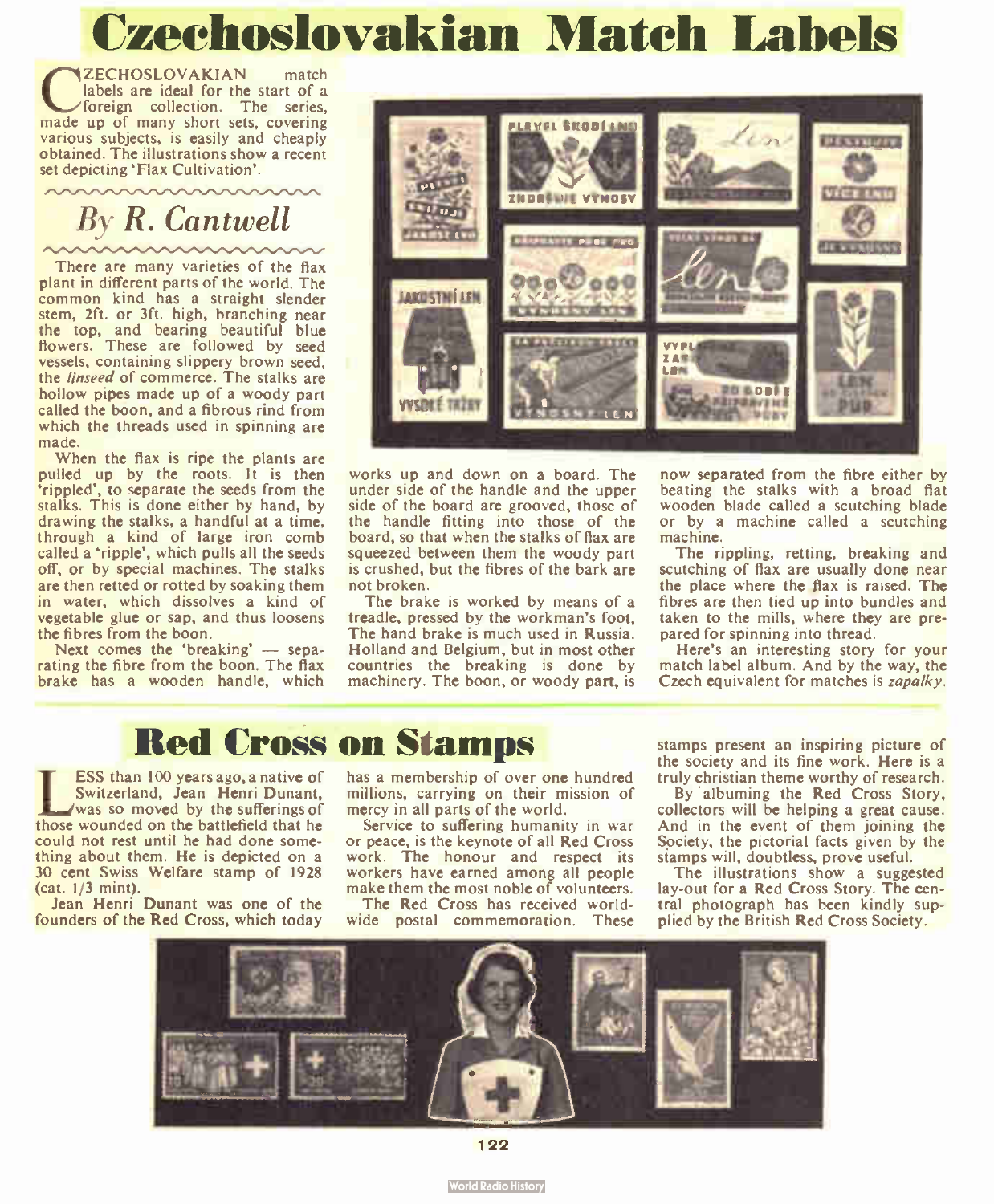# Paddle Your Curn Canoe

![](_page_10_Picture_1.jpeg)

. . . and make it with the aid of .full-size plans from

![](_page_10_Picture_3.jpeg)

### BUILDING COSTS FROM ABOUT £7

These plans contain all the information needed to build the canoe and its accessories. The main frames and other shaped parts are drawn full size for tracing direct on to the wood. There are plenty of constructio nal diagrams, with step-by-step instructions, and a detailed material list. Accessory instructions include the making of paddle, spray cover, trolley, rudder, sailing gear, etc.

All of these canoes are of the decked kayak type and are primarily paddling craft, but sail is useful as an auxiliary and can add to the fun of canoeing. If sailing capabilities are particularly required, PBK 20 is the best selection.

A canvas canoe can be built by the novice with limited equipment, and the average handyman can complete the job in about 40 hours. The structure consists of widely-spaced laths on cross frames, covered with a fabric skin. There are no-difficult joints or awkward work. Plywood skinned canoes need more skill and a larger tool kit.

Building costs range from about £7 (for the PBK 10). We do not supply materials for building, but addresses of firms who do so are included with the plans.

#### DETAILS OF PLANS AVAILABLE

#### RIGID CANVAS-COVERED

PBK 10. Single seat, 11 ft. long, 28 in. beam, normal max. load 300 lb. The shortest satisfactory canoe. Economical in size and building costs. Room for lightweight kit. Price 11/-

PBK 14. A roomy single for the big man, or a two-seater for an adult and child, or two young people. 14 ft. long, 29 in. beam, normal max. load 500 lb. Popular tourer. Price 12/6

PBK 15. Single seat, 14 ft. 6 in. long, 26 in. beam, normal max. load 400 lb. The enthusiast's fast touring craft. Safe and stable. Suitable for any waters. Price 12/6

PBK 20. Two-seat, 15 ft. long, 32 in. beam, normal max. load 600 lb. Stable and seaworthy. Easily paddled and a good performer under sail. Popular with scouts and youth clubs.

#### RIGID PLYWOOD-SKINNED

PBK 16. Two-seater. 16 ft. long, 32 in. beam, normal max. load 700 lb. Flat-bottomed. Safe and robust. Popular for local hire on sea and river. May be left afloat. Price 12/6

#### FOLDING

PBK 24. Single seat, 11 ft. long, 28 in. beam, normal max. load 300 lb. Similar lines to PBK 10 but longer cockpit. Only canoe which packs into one bag small enough to go on bus.

Price 12/6

Price 12/6

### From branches or direct (post free) HOBBIES LTD (Dept 99) Dereham, Norfolk 123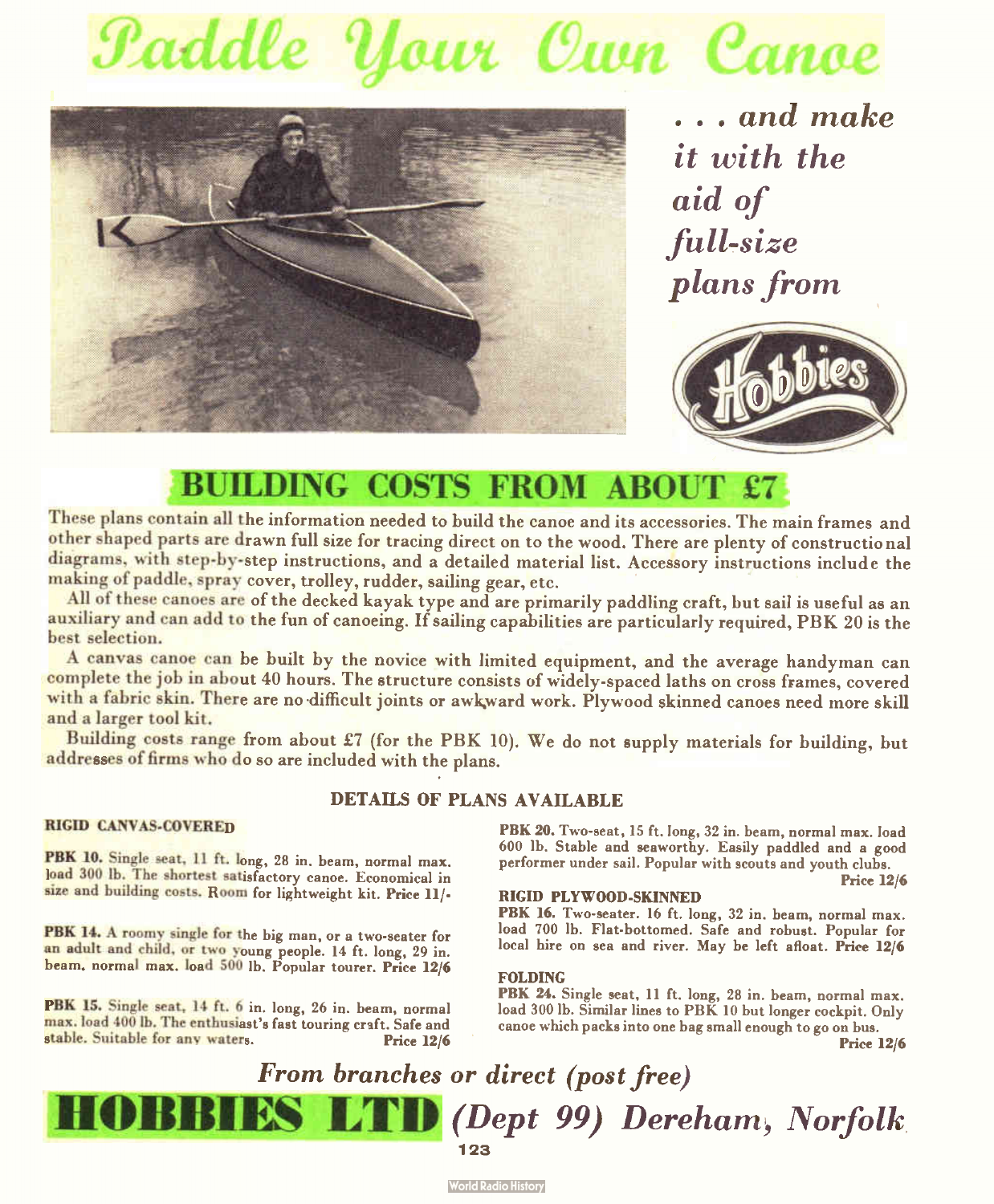![](_page_11_Picture_0.jpeg)

M<br>E OST trampers find a great attraction in exploring the moorland heights and ` fells'; for moors are ever fascinating in their wildness and the feeling that you are 'far from the madding crowd'. As A. J. Brown says in his book on Moorland Tramping 'Every great moor that one crosses for the first time is unknown country, as full of variety and surprise as a newly-discovered island in strange seas . . . .

What a thrill there is on that first  $$ or that twentieth — tramp across the purple moors in summer! The joy of crossing on foot the heathery ridges, far distant from the busy roads, is something worth while. The romance and beauty, the solitudes and the undisturbed silence save for the moorland birds go deeply to one's heart. For a really good holiday there is none to beat it, for the young and sturdy and strong of limb equipped with rucksack and map.

Although a grand form of holidaymaking for thousands after being confined to city and town it is not all easy tramping. You have to 'watch your step' in many places, especially if you get well off the beaten track. Probably you have to scramble up heathery slopes, negotiate the slippery roundish pebbles of the moorkeeper's path or sheep- track; again a patch of treacherous swamp must be skirted or, perhaps, you come to a steep ghyll and need to scramble down its face to your best ability. But all this spells 'adventure' and makes such a holiday worth while.

#### 'The Rucksack Way'

May I be permitted to quote briefly from a book on The Rucksack Way I wrote years ago, but which still holds good. It is always advisable to take a compass ( the ordinary luminous floating dial pocket compass will serve) when out on a strange moor. Should you get lost in a mist, then the compass will prove your truest and best friend. When starting to cross a moor unknown to you, it is well to note carefully the direction of the nearest hamlet or farmstead or keeper's cottage; then should a mist come on suddenly, you will know which way to turn to seek shelter — but it is never comfortable to be on the moors in a fog or Scotch mist! There is a risk in crossing rugged moors such as the Kinderscout region in Derbyshire, where thick mists are not unknown even in summer—mists that may turn into fine rain and make your cap heavy as a busby.'

Tramping up the hills and fells and over 'the tops' is hard work, and scrambling among tussocks of heather and ling and gorse makes one ready for a rest when the top of the ridge is reached; but the view is usually ample compensation when you arrive!

Obviously, on a long, tiring tramp across the high moors, it is necessary to carry a supply of food — or you'll be very 'peckish' ere you arrive at the end of your journey. The hiker will find a small air- pressure stove useful, also a spare tin of fuel; or Meta fuel in small solid pieces can be carried. Don't overlook your matches — take some in a small stoppered glass bottle, in order to ensure a dry match when required.

#### Some Precepts

Remember, it does pay you to bear in mind that there is nothing gained by lingering on 'the tops' too long in the evening. Shades of night may catch you unawares, distant hills become shrouded in mist, the lights dim, as the sun sets.

When the mists begin to creep closer in, then 'tis time to hasten down the moorland track to the hamlet below or to the nearest Youth Hostel for the night. Afterwards you can muse at your leisure upon your adventures away up in the hills during the day.

Worth noting: Travel light, don't take an ounce more weight than is

necessary. Keep to sheep tracks and footpaths as much as you can. Don't cross an unknown moor without first gaining some local knowledge of your journey. Beware of peat bogs and potholes. Be careful when wading moorland streams! Do not try to cross a stretch of stange country without taking compass and map — in case of need! Do not get belated in the midst of a lonely wasteland at nightfall! As a further precaution against risks carry a good whistle, which can be used to attract attention in case of accident, such as a twisted ankle, or a bad slip over rocks causing injury! Dress sensibly, and suitably for your purpose of climbing the wilds, and the open spaces. Check your route carefully before you set out.

DO NOT forget to carry with you a torch, a map of the area, a compass, small first-aid kit, and a flask of tea.

In those parts where moors are preserved for grouse-shooting and deerstalking, the rambler must take special ,care; not all moors are free of access. Do not affront the sportsmen who have rights to the sport; keep a friendly attitude to the gamekeepers. Avoid all 'unpleasantness' and especially be on your guard during the August holiday month, when on many moors shooting of the bonnie red grouse is in full swing and deer-stalkers are busy. (A.S.)

### The Adventure Trail

leads thousands

of youngsters, and their parents too, thoughout country towns and villages, over moorland and by river valleys to exciting places and historic buildings,

They add to the fun of their tour by spending the nights at some of the 300 youth hostels in England and Wales, such as a Water Mill, a Norman Castle, a Lifeboat House, a Shepherd's Hut or one of the many other buildings from cottages to mansions which wait to welcome the cyclists or walkers.

You, too, can stay at these friendly hostels for only 2/6 a night (1/3 if under 16). Three-course suppers and breakfasts are available for 2/6 each or you can cook your own food in the member's kitchen for 3d.

Take the first step on the Adventure Trail by sending off this coupon TODAY.

![](_page_11_Picture_21.jpeg)

| To Y.H.A., Trevelyan House, St. Albans, Herts.<br>Please send me "Going Places" and details of Y.H.A. membership. | HW57 |  |
|-------------------------------------------------------------------------------------------------------------------|------|--|
| Name                                                                                                              |      |  |
| <b>Address</b>                                                                                                    |      |  |
|                                                                                                                   |      |  |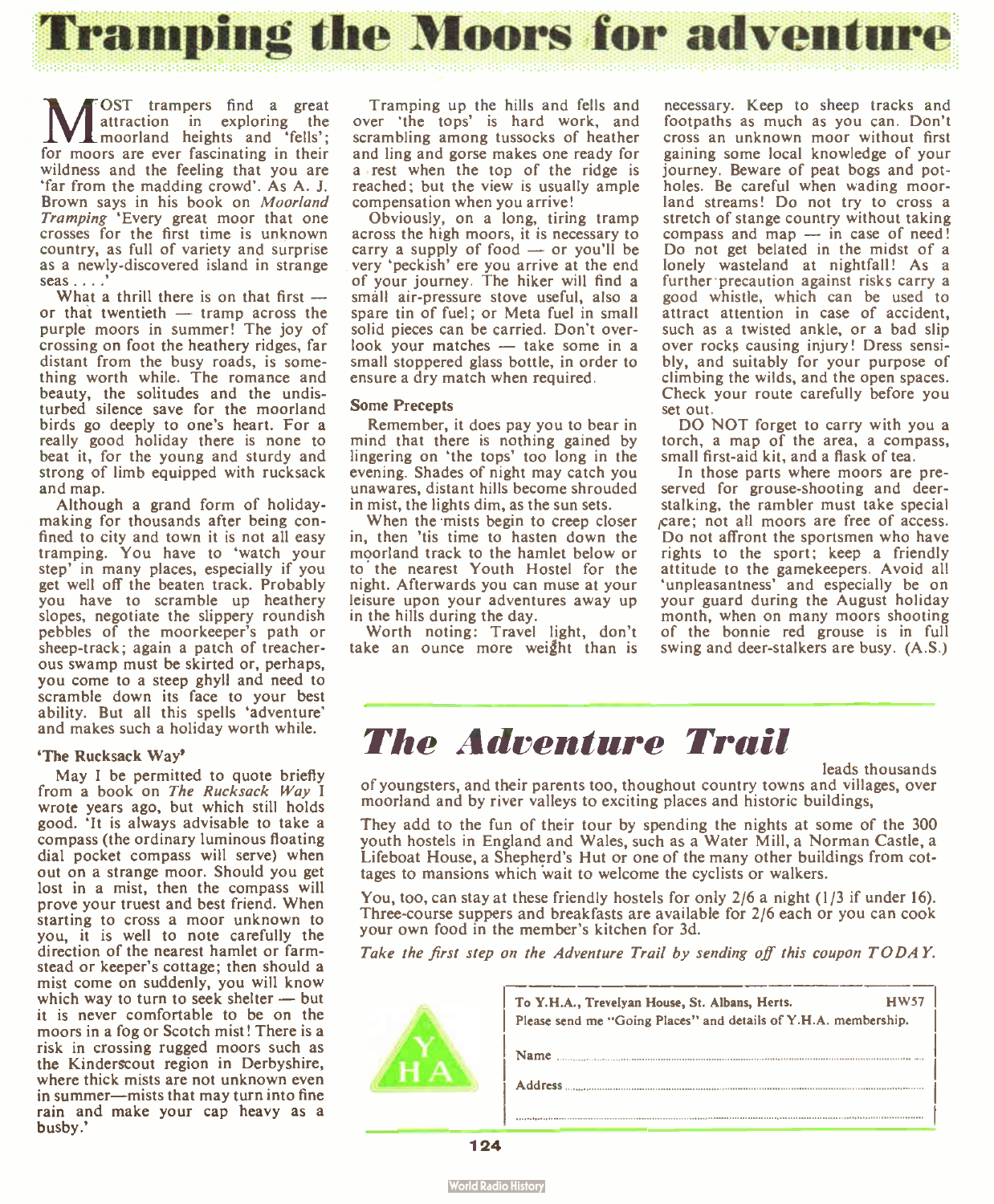![](_page_12_Picture_0.jpeg)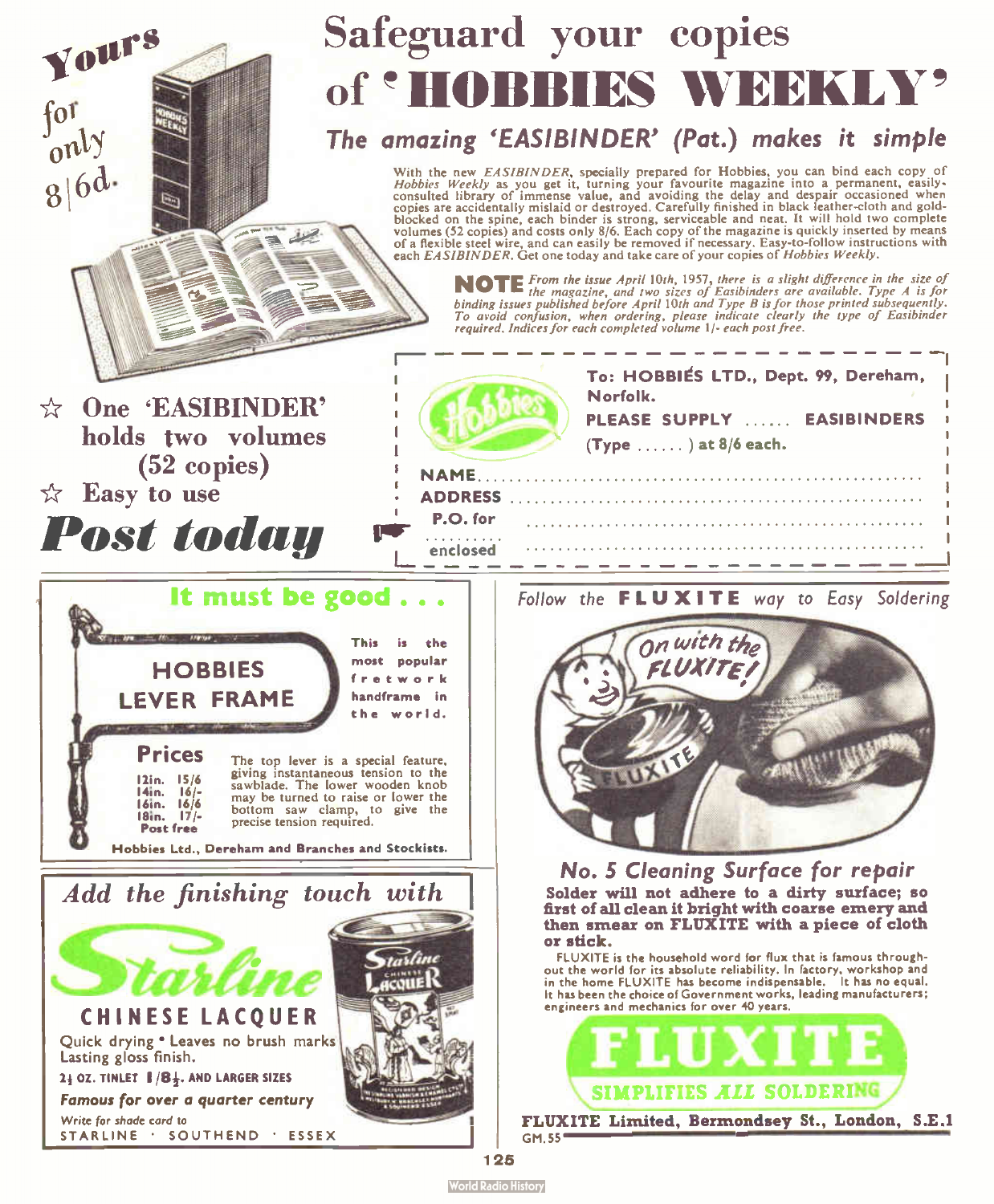![](_page_13_Picture_0.jpeg)

### **Suppressing Electric Drills**<br> $HAVE$  a Black & Decker  $\frac{1}{2}$ in. electric

drill (240 volts, A.C. Mains) and although it is TV suppressed it does cause some slight interference on the TV screen, but the main trouble is it creates havoc with my neighbour's radio set. I have been advised to fit another suppressor at the plug end of the supply lead to the drill, and would like your opinion<br>on this. (C.G.—Rainham.)

on this.  $(C, G, \rightarrow R$ ainham.)<br>**Y**OU should ensure the brushes do not spark excessively from wear, dirt or abrasive dust. Complete suppression is not easy. Provide a reliable earth to the drill metalwork, or check this connection. It is suggested you try suppressor condensers of about  $.05\mu$ F. 750 V working, from each mains lead to earth, at the mains plug. Also from each mains lead and brush lead to the earthed frame, at the motor. Other condensers across the mains leads may also help. In severe cases it may be necessary to wire mains suppressor chokes in series with the mains supply leads to the motor, to prevent interference reaching the mains. Belling & Lee produce a range of ready-

![](_page_13_Picture_4.jpeg)

made suppressors, available from electrical and radio shops, and supplied on trial if their questionnaire is completed in advance.

### •

**Artificial Fire**<br>**I HAVE an electric fire with imitation**  $\mathbf 1$  coals at the bottom, inside which is an electric bulb and a small fan to give the impression of a burning fire. This imitation coal which is made from one piece of material is badly broken and I would like to know if there is some way it can be repaired, or alternatively how I can make a new set of  $'$ coals'.  $(W, B, \text{---} B)$ 

**TF** a replacement is required, the only 'solution is to write to the fire manufacturer or enquire at the shop where it was purchased. If the damage is not too extensive it could probably be repaired with an adhesive such as Durofix. With some such fires a number of pieces of clean coke of various sizes rest loosely upon a flat sheet of glass, tinted or painted, and you might be able to arrange something along these lines. The heat at this position is usually

GENUINE Swiss Musical Movements. The best and largest selection of tunes in the country, lowest prices 16/3 each. Genuine Thorens Movements, 22/9 each. All guaranteed. P.& P. 9d. extra on all orders. — Richardson & Forder, HW, 5 Chapel Place, White Hart Lane, London, N.I7.

CWISS MUSICAL MOVEMENTS. Before you Obuy send 2d. stamp for our illustrated brochure. — Metwood Accessories ( Dept. HW), Church St., Wolverton, Bucks. (Trade enquiries invited.)

TAMPS FREE — Empire Packet including **STAMPS FREE — Empire rather instead**<br>Spictorials and Victorians with approvals. Robert J. Peck, 7A Kemp Road, Bournemouth.

**LEARN** it as you do it — we provide practical<br>equipment combined with instruction in Radio, Television, Electricity, Mechanics, Chem-<br>istry, Photography, etc. — Write for full details to E.M.I. Institutes, Dept. HW47, London, W.4.

 $\mathcal{D}$ 

slight. Much depends upon the shape and position of the artificial coal.

#### Stain on Mahogany

TWILL you advise me how to remove a W stain from the top of a mahogany radiogram? It was caused by nail polish<br>being spilled. (C.C.—Woodhall Spa.)

**TOU** should go over the surface I with a rag moistened with acetone until most of the stain, if not all,<br>disappears. Finish off, if traces still remain, with a second rag well wetted with methylated spirits. Acetone can be obtained from most chemists and possibly oil shops.

#### Condensation on Aluminium

 $\sum_{n=1}^{U}$  caravan has an aluminium roof and to prevent condensation we have applied a hardboard lining, leaving a space between the hardboard and aluminium. This method, however, has not proved successful and I shall be glad if you can suggest a better remedy.  $(V, B, \doteq$ <br>Liverpool.)

*Liverpool.*)<br>IN the confined conditions of a cara-<br>I van it is almost impossible to totally prevent condensation. The nuisance can, however, be lessened either by painting with a steam resistant lacquer, or in excessive conditions a coating of anticondensation paint such as Zat.

![](_page_13_Picture_21.jpeg)

116 Winifred Road, Coulsdon, Surrey

TOP SMOKING!! Quick guaranteed remedy L1Free testing sample!! — Triumph Remedies (H), Exeter.

100 DIFFERENT stamps free! Request !d. upwards discount approvals. — Bush, 53 Newlyn Way, Parkstone, Dorset.

#### HUNDREDS OF DESIGNS

Hobbies have hundreds of designs and kits from which, with a few simple tools, it is easy to make toys, colourful galleons, musical novelties like those illustrated, lovely models, and a host of other delightful things.

Send for our free 20-page booklet 'Profitable Leisure'

| To Hobbies Ltd. 99, Dereham, Norfolk.                                                                              |
|--------------------------------------------------------------------------------------------------------------------|
| Please send free 20-page booklet and items marked thus: X                                                          |
| $\Box$ 'Musical Cigarette Box, Kit No. 3106 - 4/10<br>$\Box$ List of musical movements available at 18/10<br>Name. |
| Address-                                                                                                           |
|                                                                                                                    |

126

Musical Cigarette Box It plays when you lift the lid. Full kit to make 4/10. Musical movements to fit, 18/10 (ask for tune titles

available).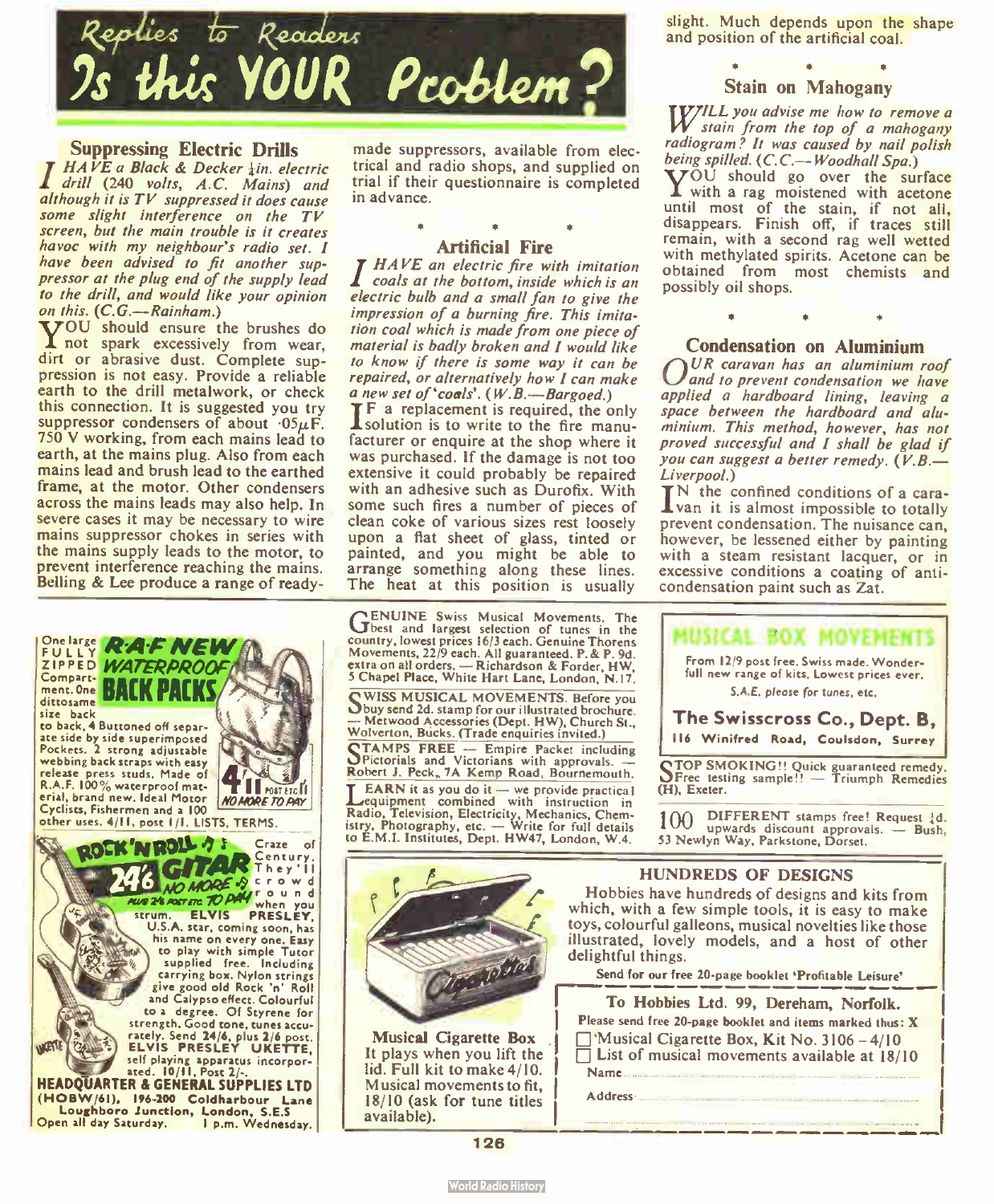![](_page_14_Figure_0.jpeg)

127

Printed by BALDING & MANSELL, LTD., London and Wisbech, and Published for the Proprietors, Hobbles Lib., by Hokada Makshall & Solv, LtD.,<br>Temple House, Tallis Street, E.C.4. Sole Agents for Australia and New Zealand: Gordo